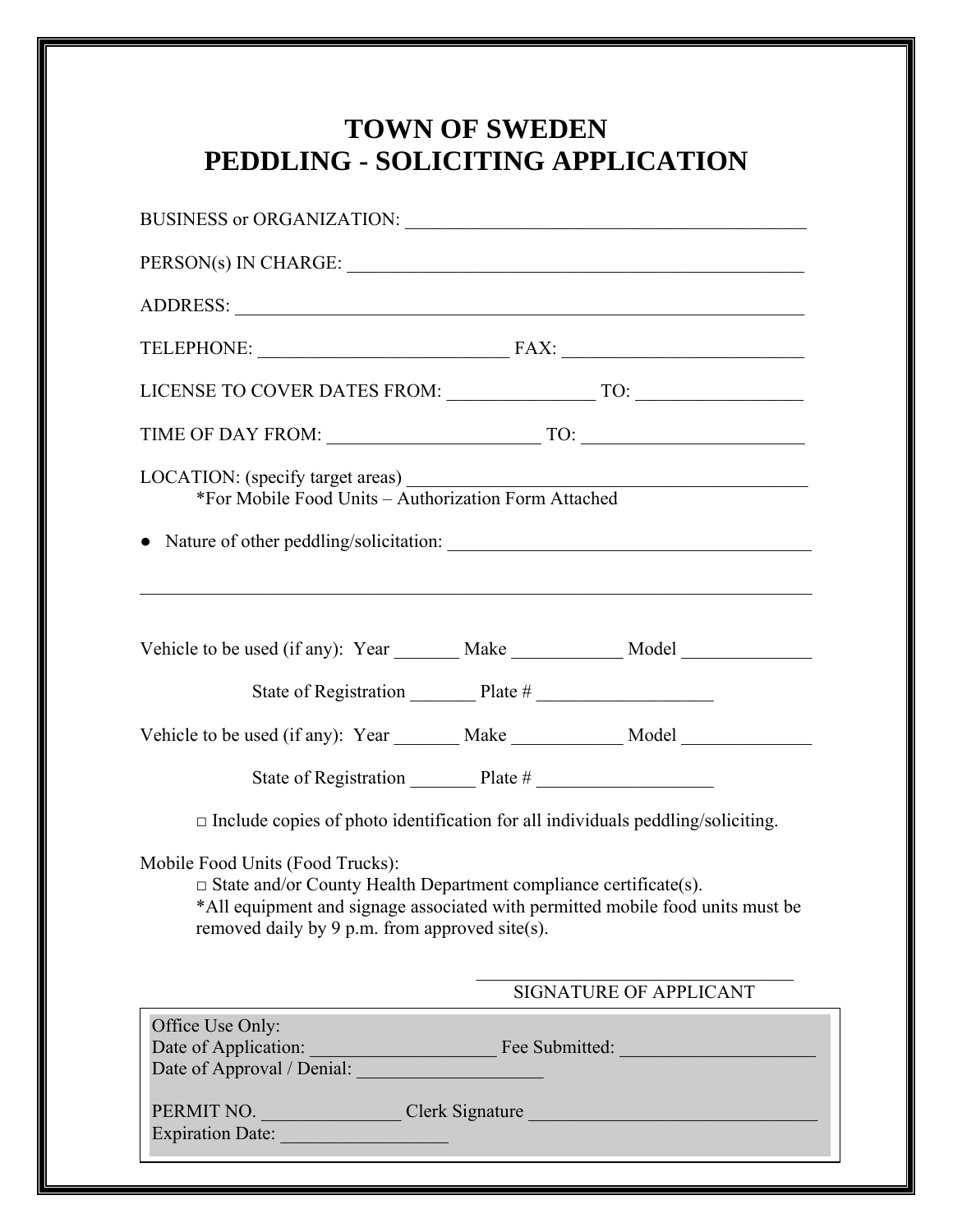## **TOWN OF SWEDEN PEDDLING - SOLICITING APPLICATION Mobile Food Unit – Authorization Form**

| $I, \underline{\hspace{2cm}}$<br>the applicant permission to park, prepare and sell food items from a mobile food unit<br>(food truck) on the property listed above as specified below: | certify that I have legal authorization to grant |
|-----------------------------------------------------------------------------------------------------------------------------------------------------------------------------------------|--------------------------------------------------|
|                                                                                                                                                                                         |                                                  |
|                                                                                                                                                                                         |                                                  |
|                                                                                                                                                                                         |                                                  |
|                                                                                                                                                                                         |                                                  |
| the applicant permission to park, prepare and sell food items from a mobile food unit<br>(food truck) on the property listed above as specified below:                                  |                                                  |
|                                                                                                                                                                                         |                                                  |
|                                                                                                                                                                                         |                                                  |
|                                                                                                                                                                                         |                                                  |
|                                                                                                                                                                                         |                                                  |
| the applicant permission to park, prepare and sell food items from a mobile food unit<br>(food truck) on the property listed above as specified below:                                  |                                                  |
| <b>CALENDAR DATES FROM:</b>                                                                                                                                                             | TO:                                              |
|                                                                                                                                                                                         |                                                  |
|                                                                                                                                                                                         |                                                  |
|                                                                                                                                                                                         |                                                  |